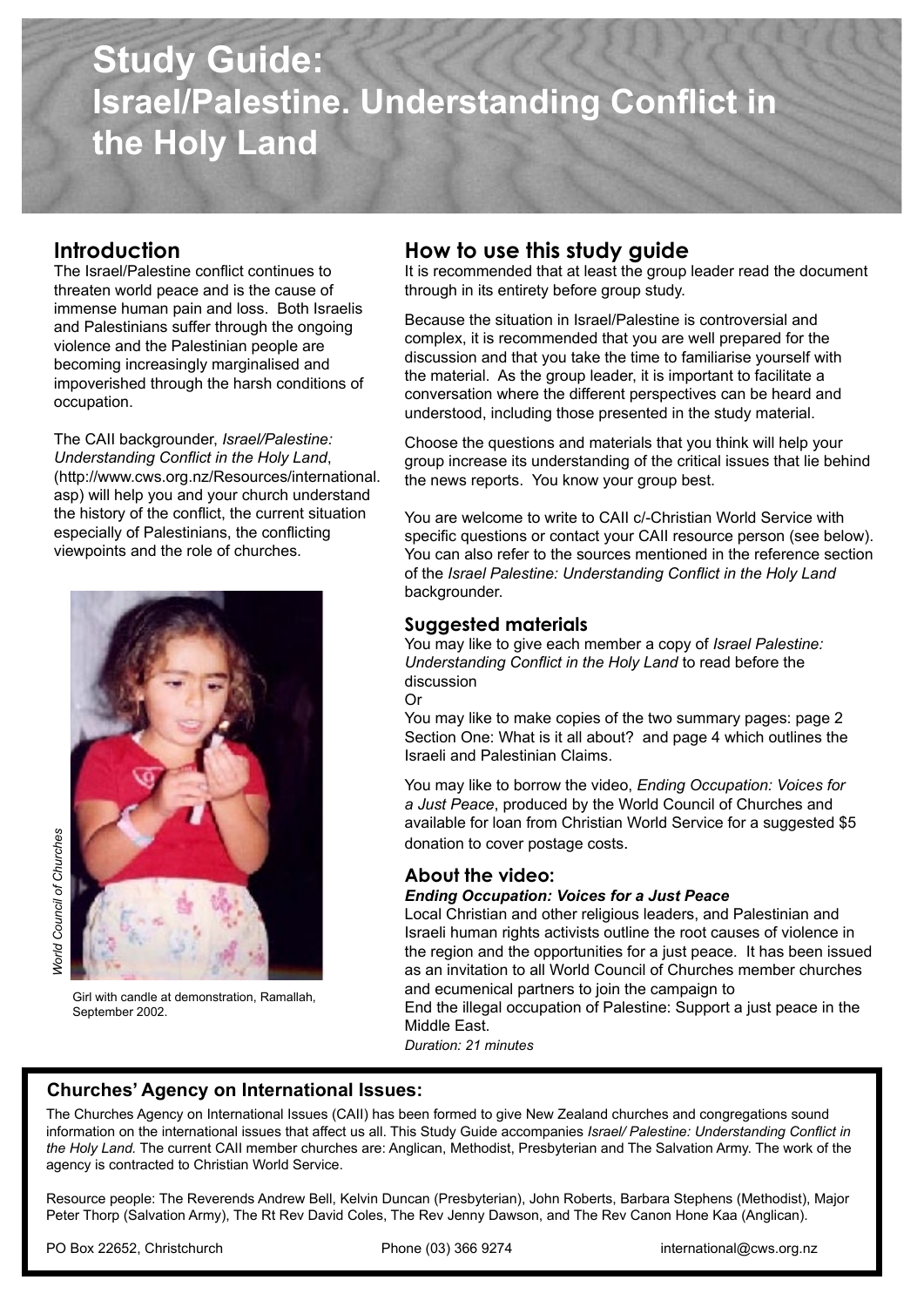# **BACKGROUND INFORMATION**



**The conflict: What is it all about?**  (page 2 in the backgrounder)

The Israel/Palestine conflict is a complex issue with many different factors and interpretations. At its simplest, the conflict is over

- competing Jewish and Palestinian claims to the same land
- the Israeli occupation of Palestinian territories
- the harsh, repressive living conditions imposed on the Palestinian population in occupied areas
- the continuing growth of Israeli settlements, illegal under international law, in the Occupied **Territories**
- the need for Israel to protect its citizens
- the fate of nearly four million Palestinian refugees made homeless since the creation of the State of Israel and their contested right of return to the land
- extremists on both sides who deny the other side's right to existence as a nation and state, and sometimes as a people.

# **Geneva Accord**

In early December 2003, more than 300 Israeli and Palestinians launched a new peace initiative drafted by unofficial Israeli and Palestinian negotiators. It includes the division of Jerusalem along religious and cultural lines and a mutual recognition of statehood. While it has been vigorously opposed by Ariel Sharon and has only limited support from Yasser Arafat, it is a significant movement towards peace at a time of escalating violence. Chances of success are slim, but it is always better to be talking peace than practising war.

# **What the World Council of Churches says:**



#### **The WCC**

**reaffirms**, in the context of the Decade

to Overcome Violence, the belief Christians share with Jews and Muslims that all human life is sacred in the eyes of God, and that the taking of human life is contrary to the moral and ethical teachings of the three monotheistic faiths.

#### The WCC

**joins its voice** with those many Christians, Muslims and Jews in the region and around the world who have strongly deplored all acts of violence related to this conflict, including:

- Israel's military invasion and reoccupation of the Palestinian territories, extra-judicial executions of Palestinian leaders, killing of Palestinian civilians, application of collective punishments, and destruction of Palestinian homes and property in Israel and the occupied territories;
- and all acts of terror against civilians in Israel and in the occupied territories, including especially the growing and deeply troubling practice of organized and indiscriminate suicide bombings (September 2, 2002)

**New resource from the WCC** *Security or Segregation: The Humanitarian Consequences of Israel's Wall of Separation* by Eva Balslev and Sune Segal.

Available from CWS or directly from the website: http://www.wcc-coe.org/wcc/what/international/ palestine/securityorsegregation.html

# **New Zealand's Official Position**

The New Zealand Government *upholds Israel's right to exist within secure and recognised borders. At the same time, New Zealand considers that the Palestinians have a commensurate right to selfdetermination and a viable, independent state.*

(MFAT)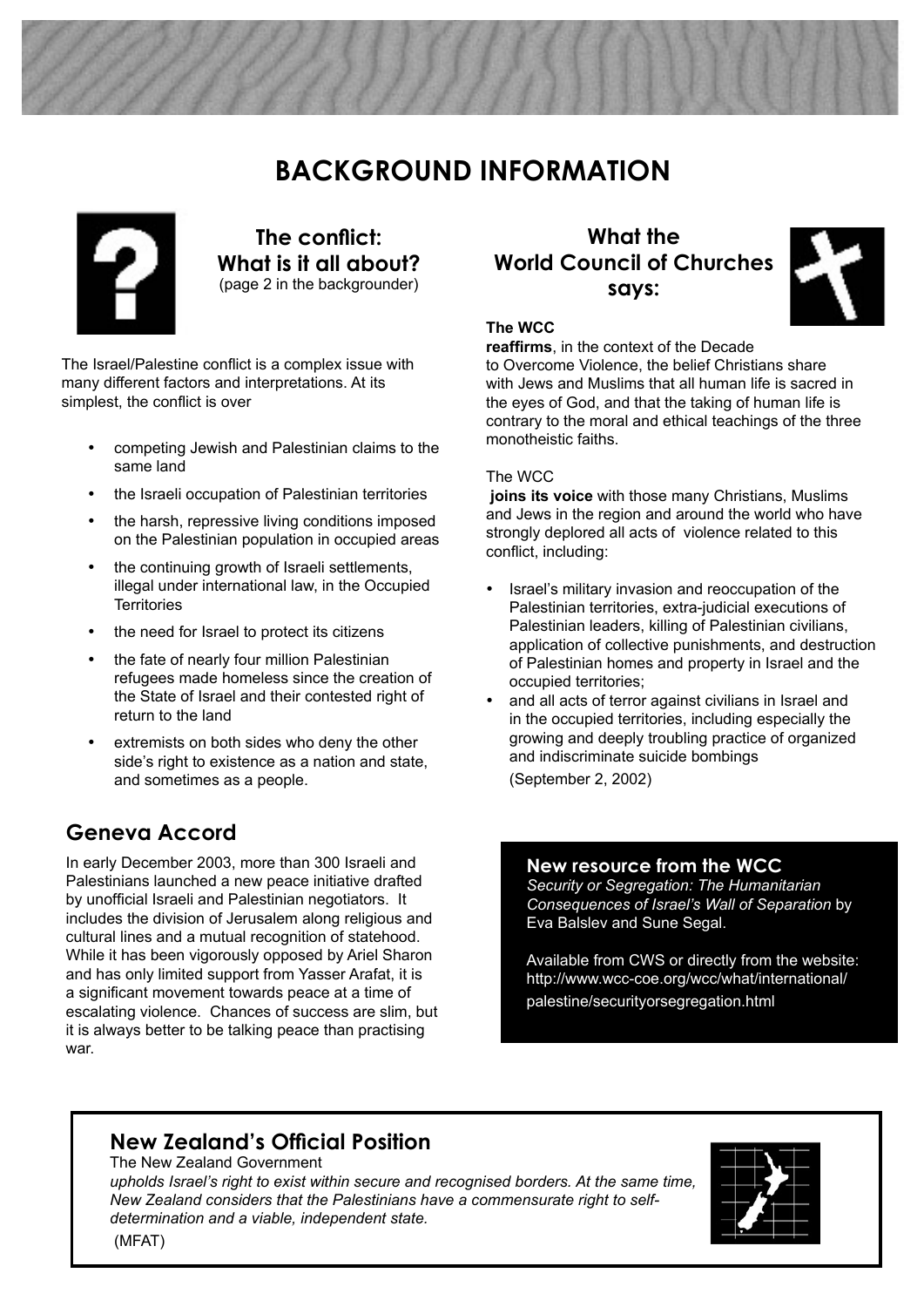# **STUDY QUESTIONS**

## **Introduction**

What is your impression of the situation facing Israelis and Palestinians today?

Why is this conflict so important to world peace?

Before reading the backgrounder and/or watching the video, what is/was your understanding of the conflict?

## **The Conflict**

Read the summary: *What is it all about?* from Section One. Identify the points that you would like to learn more about and/or on which you want to focus your discussion. Select the appropriate questions accordingly.

Read the Palestinian and Israeli claims on page 4. Which claims do you think are most important? Are there other factors that you think contribute to the situation? Why do you think the situation causes so much violence?

## **Watch the WCC video Ending Occupation**



Use the video or information in the study material to answer the following:

- What are the effects of the occupation on Palestinians?
- What are the consequences of the occupation for Israelis?

## **Escalating violence**

Compare the daily reality for Palestinians (see section 6, p. 18) and Israelis (you may want to refer to An Israeli who lost his daughter in a suicide attack) in this document to with day to day life in Aotearoa New Zealand.

What is the effect of the Israeli settlements? (see section 7, p.21)

What do you believe is the main cause of the violence?

How are the human rights of both Israelis and Palestinians violated? (see section 5, p. 15)

### **The role of churches**

What is happening to Palestinian Christians in particular? Discuss some of the perspectives presented in the video. What stood out for you?

How can your church, at a local and national level, work towards a just peace? (see section 10 p.30)

What can we learn about the other faith traditions? (See section 11 p. 31 )

Discuss how Christians might reconsider their understanding of the Promised Land to ensure that it includes everyone and respects all faith traditions.

## **To share the land?**

In the area we know as Israel/Palestine, two ethnic groups claim one piece of land no bigger than Canterbury in New Zealand. As the backgrounder says, a home for the Jews = homelessness for the Palestinians

 (p. 2). Many Christians have the impression that the land promised to Moses and the Jewish people was vacant. The reality was that there were people living in the land, the Canaanites. Ultimately the Jewish people took the land by force under Joshua. (cf Joshua 1:1-9)

• Discuss this conquest in the light of the words of God to Abram in Genesis 12:7 it is to you and your descendants that I give this land and what it might mean for the Palestinians resident in modern Israel.

All three religions, Christianity, Islam and Judaism adhere to the belief that God/Allah/Yahweh has entered into a covenant with people through the prophets. This covenant is based on justice and a fair treatment of all people.

• How can we as Christians contribute to building a world of justice and peace and an end to the conflict in the Middle East?

## **In Aotearoa New Zealand?**

The issue and history of land ownership and confiscation is a long-standing and difficult element of the conflict in the Middle East. What parallels are there in New Zealand's history and in the current context?

### **Signs of Hope**

Where are the signs of hope? (section 8 p. 24) What can we do in Aotearoa New Zealand, our communities and our families to encourage and support peace initiatives in the Middle East?